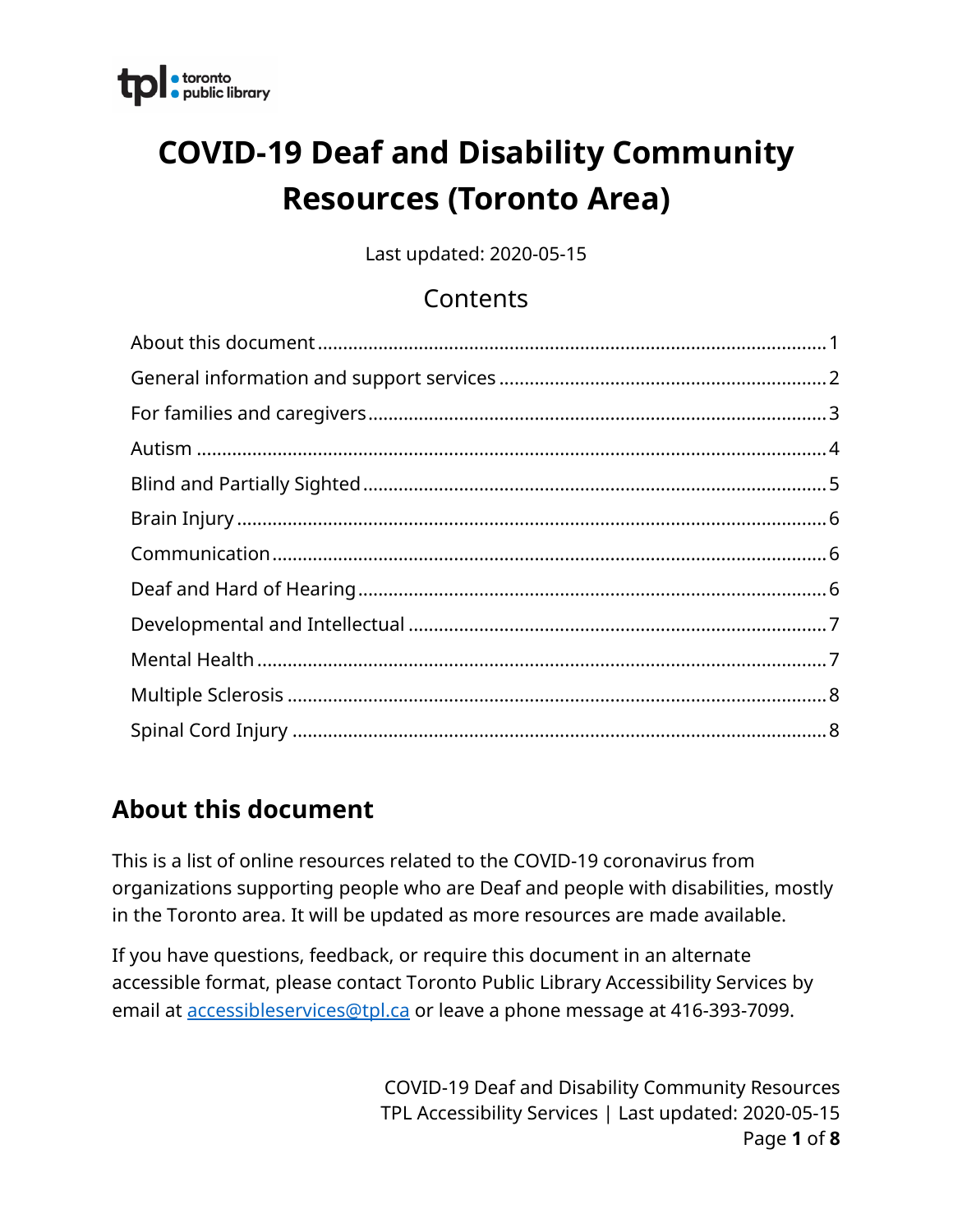

### <span id="page-1-0"></span>**General information and support services**

### **211 Central**

#### [211 Central](https://covid19.211central.ca/)

Search for local priority services available during the COVID-19 pandemic. Also includes a map of open food banks and information updates from the service sector.

#### **Access Now**

#### [Access From Home](https://accessnow.ca/accessfromhome/)

Find businesses that are accessible from home. Categories include: Groceries, Health, Courier, Entertainment, Education, Retail, and Tech.

#### **ARCH Disability Law**

[Advocacy Toolkit:](https://archdisabilitylaw.ca/resource/advocacy-toolkit-advocating-for-your-support-person-attendant-or-communication-assistant-to-be-with-you-in-hospital-during-the-covid-19-pandemic/) Advocating for Your Support Person, Attendant, or Communication Assistant to Be with You in Hospital During the COVID-19 Pandemic

[ARCH Bulletin on COVID-19:](https://archdisabilitylaw.ca/resource/covid-19-accessible-communication/) Accessible Communication

[COVID-19 and Disability:](https://archdisabilitylaw.ca/covid-19-and-disability-recommendations-to-the-canadian-government-from-disability-related-organizations-in-canada-march-24-2020/) Recommendations to the Canadian Government from Disability Related Organizations in Canada

### **Citizens with Disabilities Ontario** [COVID-19 Info for People with Disabilities](http://www.cwdo.org/node/640)

Includes plain language guides and information about: health and hospitalization, homecare and direct funding, online support, income support, and emergency planning.

 **Centre for Independent Living Toronto**  [Information and Resources List Related to COVID-19](https://www.cilt.ca/cilt-resources/information-and-resources-list-related-to-covid-19/) 

Contacts and links for government and health information and community services such as crisis, seniors, and peer support help lines.

 **Ontario Community Support Association** [COVID-19 Community Support Finder](https://www.ontariocommunitysupport.ca/)

> COVID-19 Deaf and Disability Community Resources TPL Accessibility Services | Last updated: 2020-05-15 Page **2** of **8**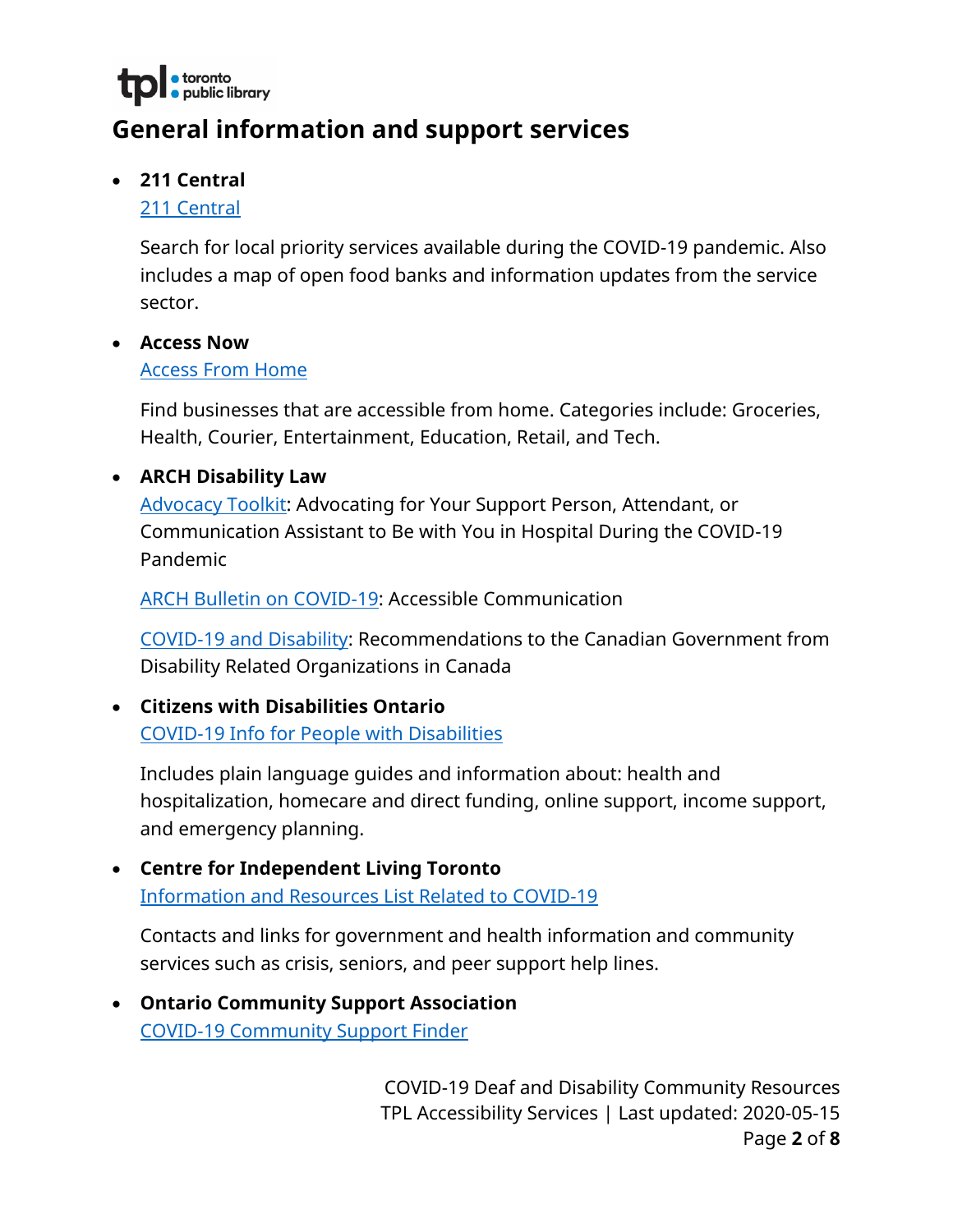

Seniors, persons with disabilities and people with underlying medical conditions, their families or caregivers can request essential deliveries like meals, groceries, or medications.

- **Ontario Ministry of Children, Community and Social Services** [Ontario Disability Support Program \(ODSP\) COVID-19 Key Information](https://mcss.gov.on.ca/en/mcss/programs/social/odsp/odsp-covid-fact-sheets.aspx) [Special Services and Supports \(SSAH\): Temporary Changes to Eligible Expenses](http://www.children.gov.on.ca/htdocs/English/specialneeds/specialservices.aspx) [Passport funding: Temporary Changes to Eligible Expenses](https://www.mcss.gov.on.ca/en/mcss/programs/developmental/serviceSupport/passport.aspx) Information about additional resources for ODSP recipients and expanded lists of eligible expenses for people in the SSAH and Passport programs.
- **Partners for Planning**  [COVID-19 Staying Connected](http://www.planningnetwork.ca/en-ca/resources/28241/COVID-19-Staying-Connected)

Tips for staying socially connected via technology, Caremonger groups, and direct online and telephone support.

 **Rick Hansen Foundation** [COVID-19 Useful Resources for Persons with Disabilities](https://www.rickhansen.com/news-stories/blog/covid-19-useful-resources-persons-disabilities)

Compilation of resources on topics such as: safer shopping, supporting children and youth, financial assistance, and how to get help.

 **Tyler Littlefield** [Accessible COVID-19 Statistics Tracker](https://cvstats.net/)

Statistics regarding the COVID-19 pandemic in a text format.

### <span id="page-2-0"></span>**For families and caregivers**

 **Canadian Association for Community Living** [#COVIDdisability: Disability-Related Resources for Families](https://cacl.ca/coviddisability/)

Disability-related resources for families including sources for trusted information, plain language information, information on discrimination and communication rights, and resources for caregivers.

 **Child-Bright Network** [COVID-19 Resources](https://www.child-bright.ca/covid-19-resources)

> COVID-19 Deaf and Disability Community Resources TPL Accessibility Services | Last updated: 2020-05-15 Page **3** of **8**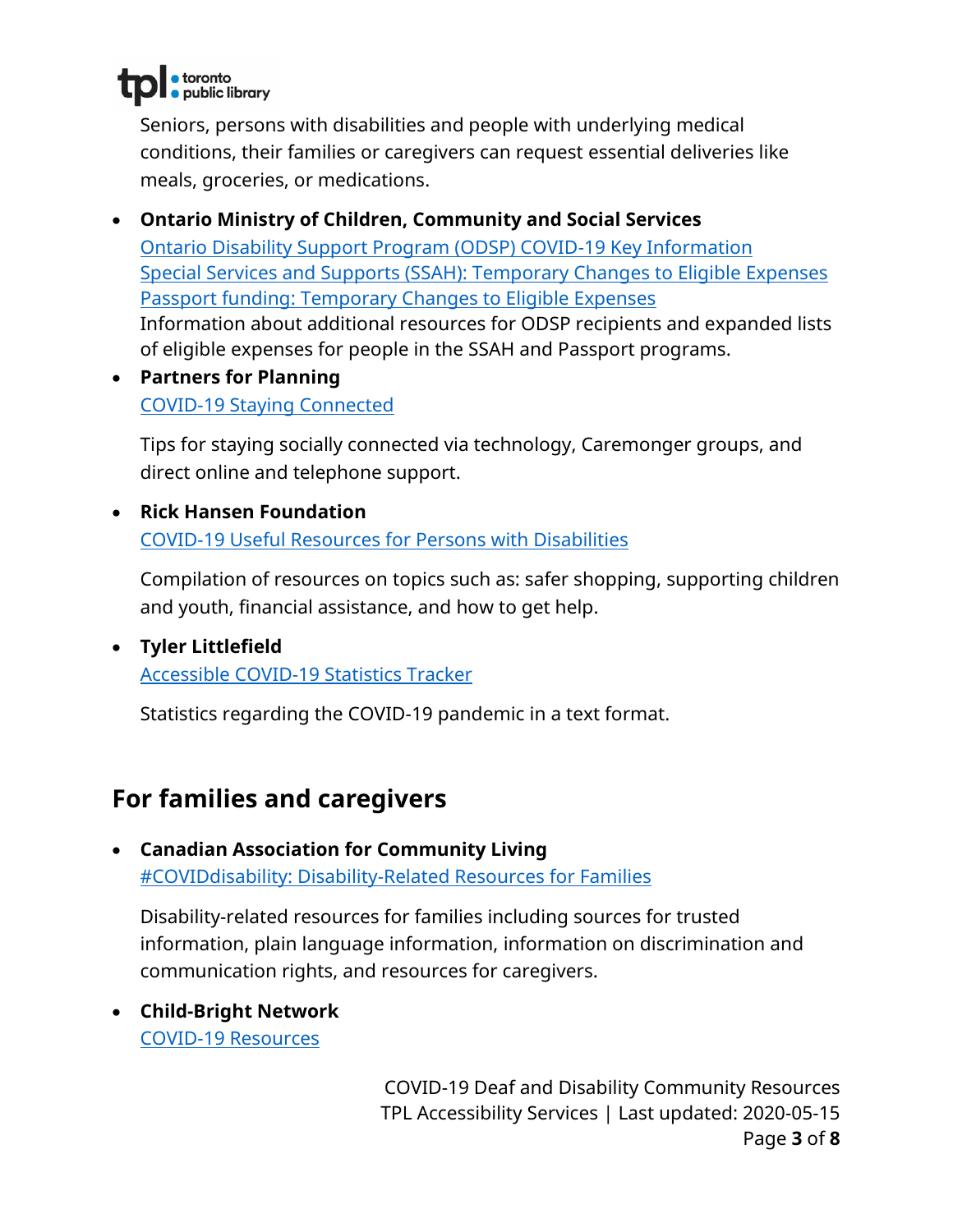

Resources for children with disabilities and families, including leisure activities, online communities, ongoing research, learning opportunities and webinars, news articles, and testimonies by families and youth.

### **Children's Healthcare Canada** COVID-[19 and Canada's Kids](https://www.childrenshealthcarecanada.ca/covid19-and-canadas-kids)

Resources from reliable sources on COVID-19 and children's health, hospital preparedness, planning guidelines, as well as live webinars and recordings.

### **Holland Bloorview Kids Rehabilitation Hospital** [COVID-19: Tip Sheets and Resources](https://www.hollandbloorview.ca/our-services/family-workshops-resources/covid-19-tip-sheets-and-resources)

Family tips sheets and resources on topics that include: supporting siblings, emergency funding sources and access to basic necessities, fun and affordable stay-at-home activities, learning schedules, and storybooks about COVID-19.

### **The Ontario Caregiver Organization** [COVID-19](https://ontariocaregiver.ca/covid-19/)

Tips and resources for caregivers. Includes tips for caregiver mental health and two-minute video clips on caregiving during COVID-19.

#### **Manuela Molina [COVIBOOK](https://www.mindheart.co/descargables)**

Storybook about COVID-19 for children. Available in Arabic, Brazilian Portuguese, Chinese, Croatian, Danish, Dutch, Egyptian Arabic, English, French, German, Greek, Hebrew, Hungarian, Indonesian, Italian, Japanese, Persian, Polish, Portuguese, Romanian, Russian, Serbian, Spanish, Turkish, and Welsh.

### <span id="page-3-0"></span>**Autism**

### **Autism Ontario**

[List of Resources to Help Us Through COVID-19](https://www.autismontario.com/list-resources-help-us-through-covid-19)

Links to resources in several categories: 18 and Over; Activities; Caregiver Tips; COVVID-19 Funding Sources; First Nation, Metis, and Inuit Resources; Health Resources; Learning at Home; and Mental Health.

> COVID-19 Deaf and Disability Community Resources TPL Accessibility Services | Last updated: 2020-05-15 Page **4** of **8**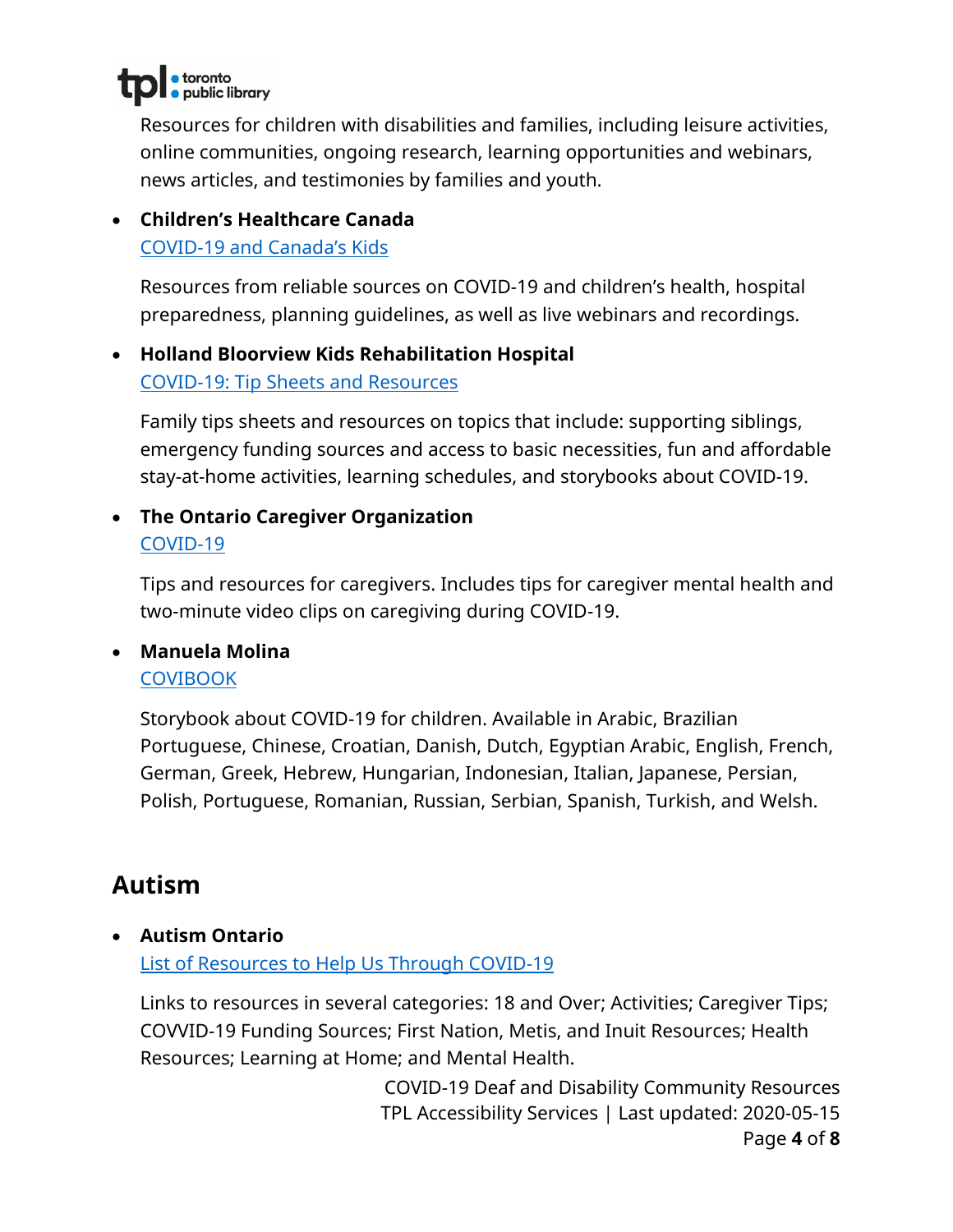

**Carol Gray Social Stories**

[Pandemic Social Stories Direct Access](https://carolgraysocialstories.com/pandemic-social-stories-direct-access/)

A collection of shareable social stories to support the exchange of information about COVID-19 between parents, professionals, and people with autism of all ages.

 **Kerry's Place** [COVID-19 Resources](https://www.kerrysplace.org/covid-19-resources/)

A video social story and links to resources.

 **U North Carolina at Chapel Hill** [Supporting Individuals with Autism through Uncertain Times](https://afirm.fpg.unc.edu/sites/afirm.fpg.unc.edu/files/covid-resources/Supporting%20Individuals%20with%20Autism%20through%20Uncertian%20Times%20Full%20Packet.pdf) 

Toolkit to support children and young adults with autism. Organized around seven strategies: support understanding, offer opportunities for expression, prioritize coping and calming skills, maintain routines, build new routines, foster connections (from a distance), and be aware of changing behaviours.

# <span id="page-4-0"></span>**Blind and Partially Sighted**

 **Canadian Assistive Technology** [COVID-19 Resources for People with Disabilities](https://canasstech.com/pages/covid-19-resources-for-people-with-disabilities) 

Information on COVID-19 plus links to free assistive technology, webinars, and online meetings for people who are blind or partially sighted.

**CNIB** 

[Virtual Program Offerings](https://cnib.ca/en/sight-loss-info/covid-19-resources/cnib-foundation-virtual-program-offerings?region=on) 

Free virtual programs for Canadians who are blind or partially sighted, as well as their families, friends, and caregivers. Programs include: career support, tech training, book clubs, youth groups, cooking, and parenting.

 **Canadian Council of the Blind** [COVID-19](http://ccbnational.net/shaggy/covid-19/)

Posts from the Canadian Council of the Blind.

COVID-19 Deaf and Disability Community Resources TPL Accessibility Services | Last updated: 2020-05-15 Page **5** of **8**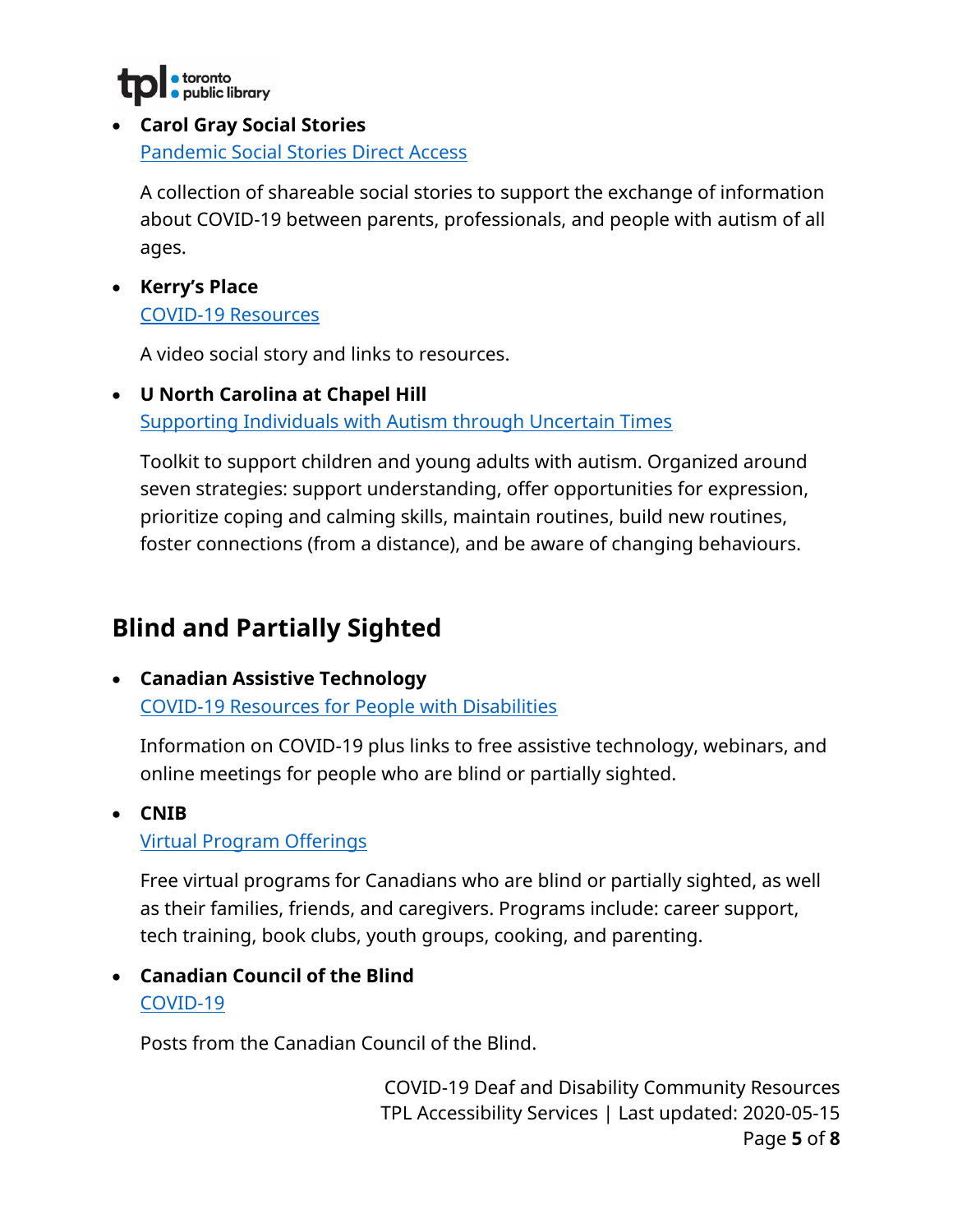# · toronto<br>• public library

# <span id="page-5-0"></span>**Brain Injury**

 **Brain Injury Society of Toronto**  [Online Programs](https://bist.ca/online-programs/) 

Free online programs such as: yoga, mental health support, nutrition, fraud prevention, community and government resources, and community connections.

## <span id="page-5-1"></span>**Communication**

 **Communication Disabilities Access Canada** [COVID-19 Communication Rights Toolkit](https://www.cdacanada.com/resources/covid-19/covid-19-communication-rights-toolkit/)

Information on rights of people with speech-related disabilities, tips for selfadvocacy, and accommodation request form to use in health care settings.

# <span id="page-5-2"></span>**Deaf and Hard of Hearing**

 **Bob Rumball Canadian Centre of Excellence for the Deaf** [Deaf Services in Ontario COVID-19 Updates](https://www2.bobrumball.org/2020/04/01/deaf-services-in-ontario-covid-19/) 

Status updates and contact information for various Deaf service agencies in Ontario.

 **Deaf Literacy Initiative**  [COVID-19 Update](https://www.deafliteracy.ca/covid-19-update)

Information on COVID-19 in ASL.

### **Silent Voice**  [COVID-19 Stay at Home Corner: How to Fill Your Days](https://www.silentvoice-covid19.com/blog/categories/silent-voice)

Information about updates to government services and tips for coping during the COVID-19 pandemic in ASL.

> COVID-19 Deaf and Disability Community Resources TPL Accessibility Services | Last updated: 2020-05-15 Page **6** of **8**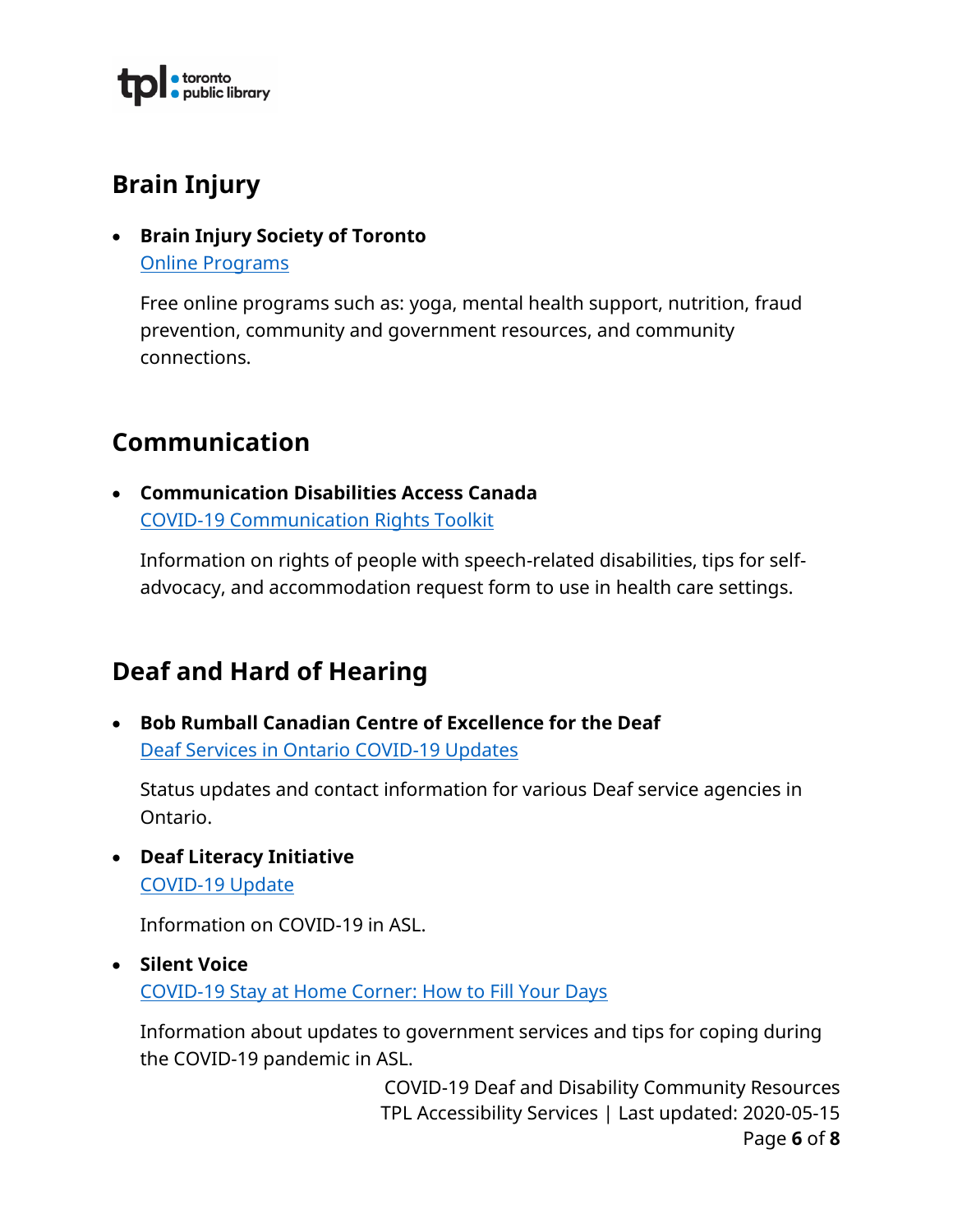

**World Federation of the Deaf**

[Information on the Coronavirus](https://mailchi.mp/wfd.fi/information-on-the-coronavirus?e=dc778e54da)

Information on COVID-19 in International Sign Language.

# <span id="page-6-0"></span>**Developmental and Intellectual**

#### **Community Living ConnectABILITY** [What to do while in isolation, COVID-19 resources](https://connectability.ca/what-to-do-while-in-isolation-covid-19-resources/)

Information and resources to help support people with developmental disabilities and their families. Includes links to social stories, webinars, and resources for education, entertainment, and physical fitness.

 **Health Care Access Research and Developmental Disabilities** [COVID-19 Information](https://www.hcarddcovid.com/info) 

Easy-to-read information, questions and answers, tips for managing stress, tools to use in health care settings, and online events.

**•** Surrey Place

[Coronavirus Updates and Resources](https://www.surreyplace.ca/resources-publications/coronavirus-updates-resources/)

Information and resources to support individuals and families, including adults with disabilities, parents, and professionals.

# <span id="page-6-1"></span>**Mental Health**

 **Canadian Mental Health Association** [COVID-19: Mental Health and Well-Being](https://cmha.ca/news/covid-19-and-mental-health)

Resources and suggestions to help support your mental health, including links to tips for caring for children and tools for people aged 70 and over and caregivers.

 **Centre for Addiction and Mental Health** [Mental Health and the COVID-19 Pandemic](https://www.camh.ca/en/health-info/mental-health-and-covid-19)

> COVID-19 Deaf and Disability Community Resources TPL Accessibility Services | Last updated: 2020-05-15 Page **7** of **8**